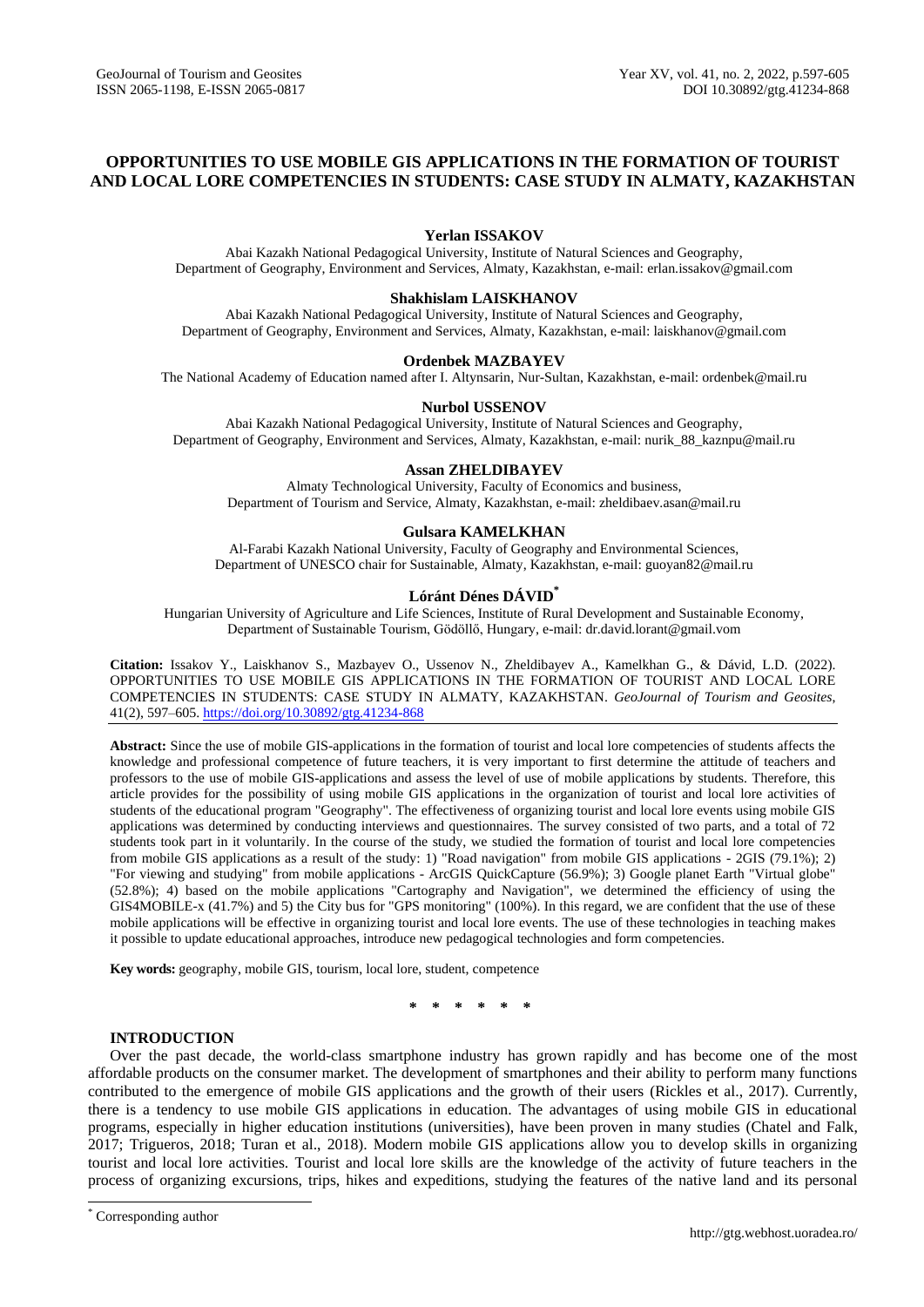practical experience, the formation of a personality. The increase in academic research aimed at teaching tourist and local lore activities using mobile GIS applications proves the usefulness of this technology (Whalley and Rewhorn, 2016).

University teachers will be able to include tourist and local lore activities organized using mobile GIS applications in the educational programs of geography, history, and tourism. In addition, with the help of many mobile GIS applications, Bloom is able to achieve several levels of taxonomy (Zwartjes, 2019). Students will be able to expand their knowledge, understanding of geospatial ideas and processes and technology for organizing tourist and local lore activities using virtual Globes such as Google Earth, ArcGIS Earth, 3D Earth. It also allows you to organize tourist and local lore activities, determine the route, study the features of your native land, and use the accumulated material in tourism, local lore, and pedagogical activities (Patterson, 2007). Mobile GIS applications for the formation of skills in organizing tourist and local lore activities (Google Maps, Maps.me, Yandex map, 2GIS, Yandex.Navigator, GIS Surveyor, Locus GIS, GIS Mapper, MapltFast, Mapit GIS, ArcGIS QuickCapture, Land Map, Google Earth, ArcGIS Earth, 3D Earth, GPS Fields Area Measure, UTM Geo Map, Compass 54/55, P.L.A.N.I.T. Radar aircraft: GIS4Mobile-X, Satellite Tracker – satellites, CityBus, live aircraft). Scientists who conducted research on the use of these applications in geographical education and tourist and local lore, Allen (2007), Armstrong and Bennett (2005), Michael and Hof (2013), Drach et al. (2016), Zablotsky (2014), Lee (2020), Stenger (2017), Yap (2016), Carbonell and Bermejo (2017), Huang and Chen (2018), McNamee and Bogert, (2018) the works are valuable. An analytical review of research on the use of mobile GIS applications by future teachers showed that, in accordance with the specifics of the professional direction of professional activity, it was clarified that there are geographers, historians and tourism specialists who carry out tourist and local lore work with students.

The concepts of native land, tourism and local lore, their relationship, forms and functions of behavior have been considered in detail in the research of many geographers Ayzhan et al. (2021), Hevko (2020), Nurbol et al. (2022), Zaporozhets (2015) the organization of tourist and local lore activities and the possibility of using GIS mobile applications in geographical education have not yet been systematically considered. This is becoming one of the main issues of training specialists, which contributes to improving the effectiveness of the educational process and ensures the effective creation of a training system. In particular, an urgent problem is the formation of tourist and local lore competencies of future geography teachers of the Republic of Kazakhstan (RK). The state program for the development of the tourism industry of the Republic of Kazakhstan for 2019-2025 states that "the level of qualification of teachers and specialists familiar with technologies of the tourist and local lore direction is insufficient. The need for professional development of teachers of the tourist and local lore direction is 69.2%" (Resolution of the Government of the Republic of Kazakhstan dated May 31, 2019), which indicates the complexity of the problem. Also, despite international studies showing a positive attitude of future geography teachers to the organization of tourist and local lore activities (for example, Mazbayev et al., 2020; Pecelj et al., 2018), the status of tourist and local history studies in the educational programs of higher educational institutions of the Republic of Kazakhstan is low (Azhayev et al., 2020; Issakov et al., 2021). Scientists who studied the organization of tourist and local lore activities Iskander (2016), Braslavska and Roghi (2019), Demeuov et al. (2020) believe that the tourist and local lore competencies of future geography teachers should be clearly structured. Therefore, for the structuring of tourist and local lore competencies, it is important to determine the component composition of the studied phenomenon. Thus, when organizing tourist and local lore events with the widespread use of mobile GIS applications, the Geoinformation knowledge and tourist and local lore competence of future teachers will increase and will be useful for interested parties.

The purpose of this study was to determine the effectiveness of using mobile GIS applications in the formation of tourist and local lore competencies of students of educational programs "Geography" in higher educational institutions of Almaty, Kazakhstan. Abai Kazakh National Pedagogical University and Kazakh National Women's Teacher Training University, located in Almaty with educational programs "Geography", were chosen as the object of research. Tourist and local lore skills are primarily associated with a high level of self-improvement of the individual and individual type of activity, which is formed initially during listening to lectures at the University, and then developed through the use of GIS programs during the internship. Therefore, it is very important to determine the possibility of using mobile GIS applications in the organization of tourist and local lore activities of future geography teachers. This study is based mainly on a reliable network of studies conducted in English-and Russian-speaking countries. As it became known to the authors, studies using mobile GIS applications in the organization of tourist and local lore activities in the educational programs of the Republic of Kazakhstan "Geography" have not yet been published. Therefore, future geography teachers are trying to contribute to the literature by offering conclusions to determine the effectiveness of using mobile GIS applications in the formation of tourist and local lore skills.

#### **METHODS**

#### **1. Component composition of the formation of tourist and local lore competencies**

Analyzing the views of scientists on the organization of tourist and local lore activities of students of the educational program "Geography" in higher educational institutions of the Republic of Kazakhstan, we believe that it is necessary to clearly structure the tourist and local lore competence of future geography teachers. Therefore, in order to identify effective ways of structuring, we determined the component composition of the studied phenomenon (motivational and emotionalvalue; active-cognitive and subject-professional acquisition of new knowledge; self-development and research competence). We will also evaluate the possibility and effectiveness of organizing tourist and local lore activities of future geography teachers using mobile GIS applications on the basis of theoretical analysis, concretization, generalization of components that form tourist and local lore competencies. In particular, the search for tourist and local lore objects, obtaining brief information about tourist and local lore objects, indicating the route of delivery to the address by car, bus, taxi, bicycle and walking, indicating traffic jams, marking tourist and local lore objects, determining the location of the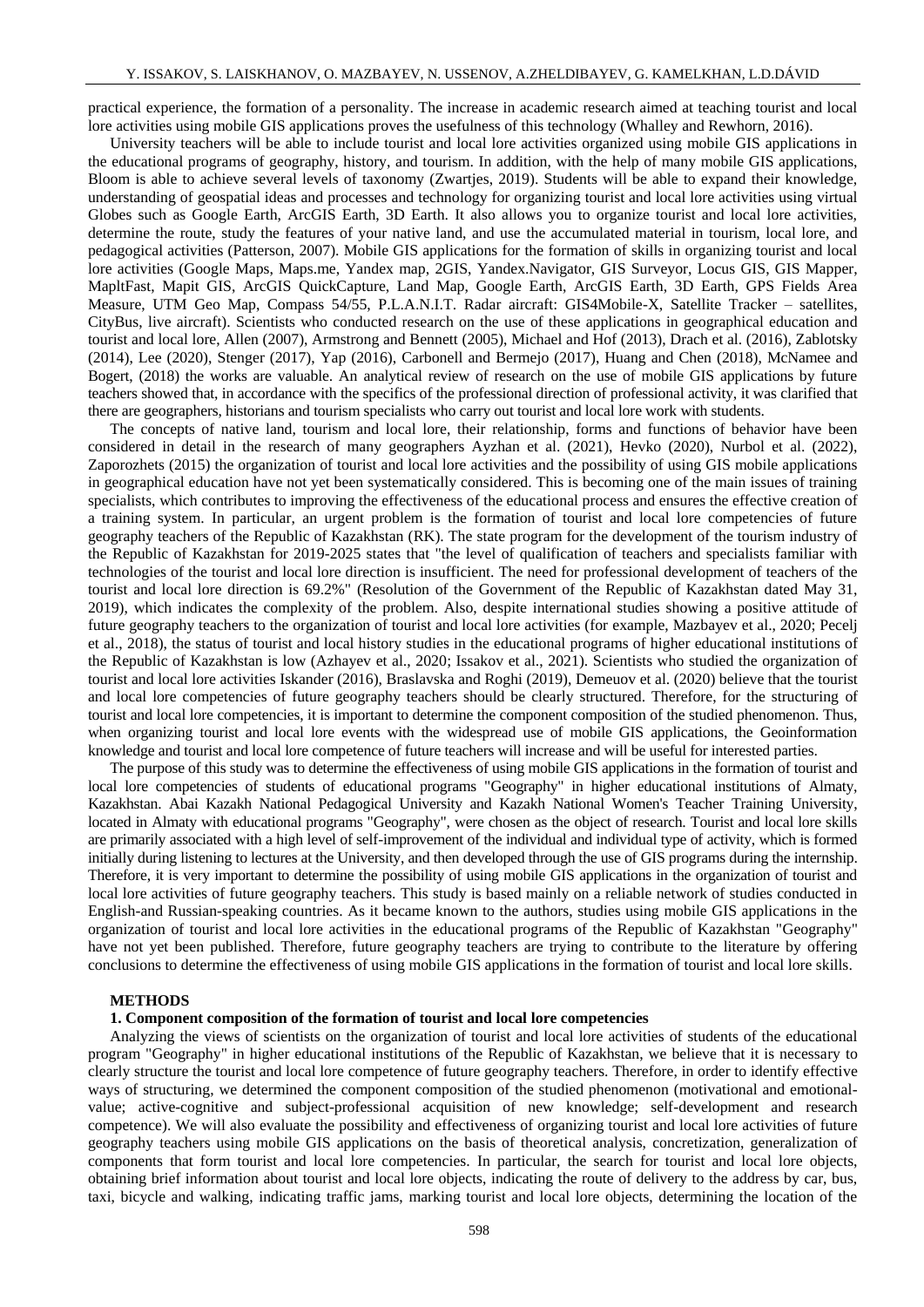object, measuring distances, using GPS trackers – we will evaluate the possibilities of drawing a local lore route, displaying several thematic maps of the world at different scales in 3D format using web views and various services, entering and viewing individual files in KML or KMZ formats on the globe, marking, orientation with compus, measuring azimuth angle, measuring the height of the Earth, tracking moving objects with artificial Earth satellite with GPS sensors, buses, trains, etc. We will also consider the formation of the future geography teacher's mental abilities, deep knowledge in the field of Tourism and local lore, preparation for research activities, the ability to develop professionally in research practice in the field of Tourism and local lore, and the skills of selecting or constructing a pedagogical algorithm for their implementation.

### **2. Interview**

The effectiveness of organizing tourist and local lore activities of students of educational programs "Geography" using mobile GIS applications was determined by conducting interviews and questionnaires. In order to determine the ratio of students of the educational programs "Geography" to the effectiveness of organizing tourist and local lore activities using mobile GIS applications, we interviewed the faculty and professors of the Abai Kaz akh National Pedagogical University (KazNPU) and the Kazakh National Women's Teacher Training University (KNWTTU) located in Almaty. 20 teachers from two universities took part in the interview. It was attended by 14 teachers of KazNPU and 6 teachers of KNWTTU. During the conversation, students of the educational programs "Geography" discussed the possibility of using mobile applications in the organization of tourist and local lore events: «Road navigation» (Google Maps, Maps.me, Yandex maps, 2GIS, Yandex.Navigator), for «Review and study» (GIS Surveyor, Locus GIS, GIS Mapper, MapltFast, Mapit GIS, ArcGIS QuickCapture, Land Map), «Virtual globes» (Google Earth, ArcGIS Earth, 3D Earth), «Map and navigation» (GPS Fields Area Measure, UTM Geo Map, Компас 54/55, P.L.A.N.I.T., GIS4Mobile-X) and for GPS tracking (Satellite Tracker - Satellites, CityBus, Planes Live: Aircraft Radar).

#### **3. Survey**

According to the plan, the questionnaire was taken secretly from students of 3-4 courses of the educational program "Geography" of KazNPU and KNWTTU. The survey consisted of two parts, and 72 students took part in it voluntarily. It was attended by 37 students of the 3rd year of KazNPU (26 girls, 11 boys) and 13 students of the 4th year (10 girls, 3 Boys) (a total of 40 students). Also, 17 students of the 3rd year of KNWTTU and 15 girls of the 4th year (a total of 32 students) took part. In the first part of the questionnaire, information was obtained about the name of the university, course, age, gender. As a result, it turned out that the age of students is between 18 and 20 years. Of these, 32.4% are 18 years old, 26.5% are 19 years old, and 20.6% are 20 years old or older. In total, 92.3% of students are girls. In the second part of the survey, 16 questions were asked, aimed at identifying students ' knowledge and skills, views on local lore, the level and motivation of using mobile GIS applications, its main disadvantages and advantages, as well as effective mobile applications (Figure 4; Table 2). The survey questions were evaluated as yes or no.

### **RESULTS**

# **1. Formation of tourist and local lore competencies**

As a result of the study, the problem of preparing future geography teachers for tourist and local lore work, we identified the methodological system for conducting tourist and local lore studies, the scope of application of local lore information and the competence components of Tourism and local lore, analyzing the concepts of native land, tourism and local lore, their relationship, forms and functions of behavior. We also noted the dominance of the traditional approach in the preparation of future geography teachers for tourist and local lore work. Due to the weak connection between individual professional disciplines and practices of the tourist and local lore direction, it turned out that there is no teamwork. It is proved that the motivational and value relationship in the formation of tourist and local lore competencies of future geography teachers allows self-development in the organization of tourist and local lore work and the organization of research work with students. Taking into account the views of scientists on the tourist and local lore competence of future geography teachers, we determined the capabilities and effectiveness of all components based on the original structure of the formation of tourist and local lore competencies. They are as follows:

#### **1.1 Motivational and emotional-value component**

In the tourist and local lore Service, emotions are considered as a factor in assessing reality, depending on how much the future geography teacher can realize himself. The emotional state of a geographer student affects both external and internal motives of educational activity. In the organization of tourist and local lore work of students, confidence, surprise, delight, doubt, curiosity, etc.we consider emotions to be positive, but all of them stimulate action. The identified motives form complexes of internal and external incentives for the future professional activity of geographer students, in particular, in tourist and local lore work.The emotional appeal of tourist and local lore work allows us to develop creative thinking as a stimulus for knowledge and innovation in the surrounding known objects and phenomena. Interest in tourism and local lore is of great importance for geography students. Interest in studying the peculiarities of the native land is an internal positive emotion that contributes to a deeper perception and understanding of tourist and local lore information. Curiosity, propensity to learn are integral indicators of the emotional and value competence of future geography teachers of tourist and local lore competence. Therefore, we emphasize that professional experience is the defining values for the future geography teacher: education, reliability, fairness, self-esteem, tolerance, creativity, love for children.

#### **1.2 Active-cognitive and professional component of obtaining new knowledge**

The active and cognitive component implies the acquisition of new experience of tourist and local lore work, scientific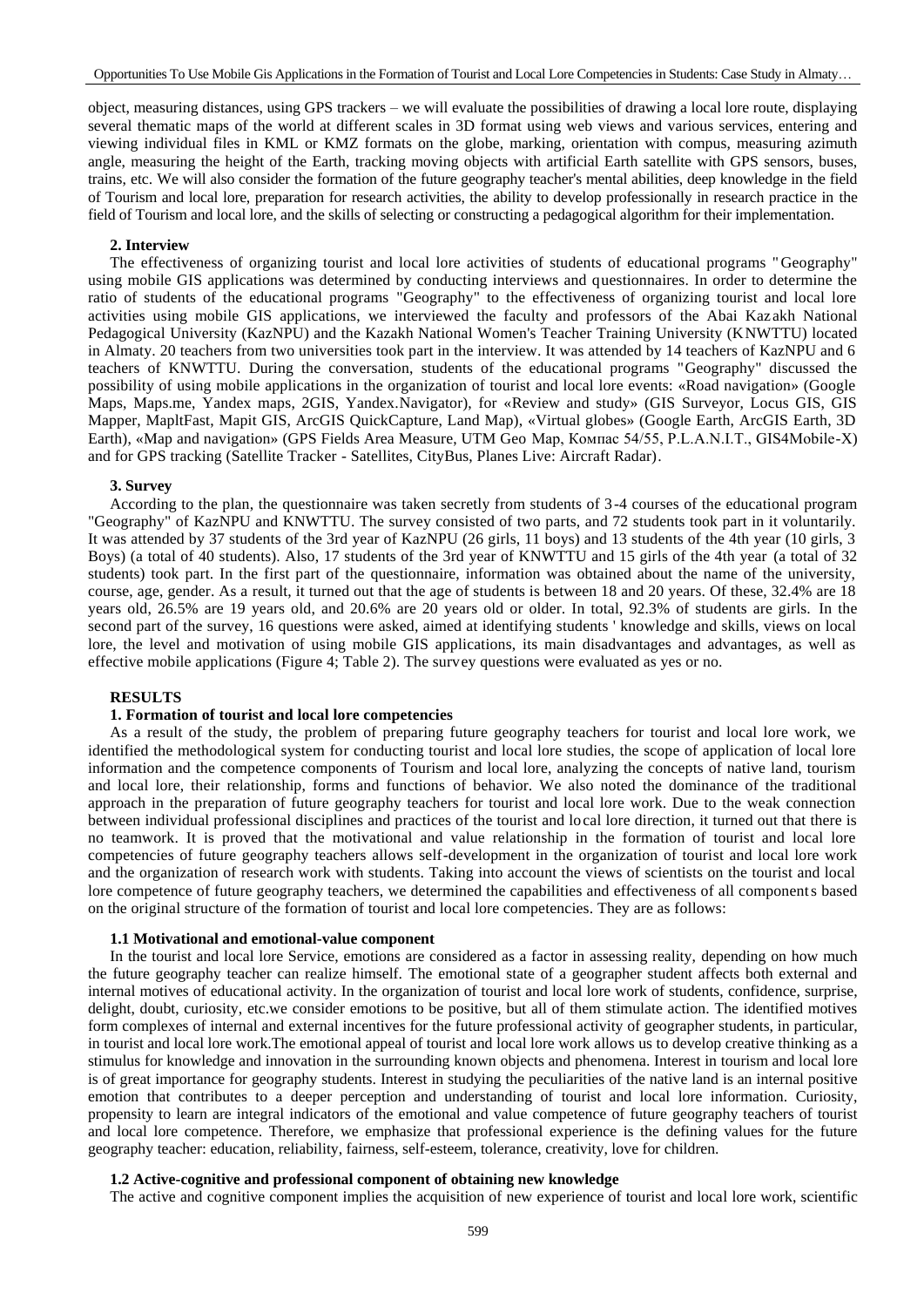knowledge and skills, the result of which is personal development and self - improvement. Pedagogical dictionaries explain activity as a measure of purposeful, systematic transformation of the environment and oneself based on the ability of a person to conscious work and social activity, mastering the achievements of material and spiritual culture. Activity manifests itself in creativity, communication. An integral characteristic of activity is an active life position of the individual, which is expressed in his principled, consistent defense of his views, leadership, efficiency, and psychological adaptation to action. Expressing the desire of geographer students to engage in cognitive activities, their actions are not only a condition, but also a means of achieving the goal of tourist and local lore work. Therefore, cognitive activity is a necessary condition for the self-development of the individual. This is an independent work of the student in the formation and development of spiritual, mental, physical and other abilities and inclinations. The use of pedagogical technologies in tourist and local lore work of geography teachers contributes to the development of their cognitive activity and professional interests. Therefore, cognitive interest appears before us as the preferred direction of a person in the field of knowledge. Thus, the active cognitive component includes the development of cognitive activity in future geography teachers, which contributes to increasing students ' motivation to learn information about the environment. Understanding the cognitive need and the purpose of cognitive activity determines the purpose of tourist and local lore work of future geography teachers. This is accompanied by the skills of moral and emotional selfregulation, tolerance and self-control in the conditions of non-standard walking.

### **1.3 Component of self-development and research competence**

The result of the formation of the research component is the research skills of students, which we combined into several groups: - ability to plan tourist and local lore work (defining educational tasks depending on the purpose of local history research; designing the final result of work for six months or a year; determining ways to achieve results; planning stages and tools for studying local knowledge; planning individual work with students, club work);

- information skills (selection of the necessary information and its creative processing; presentation of the material in a logical, accessible, figurative, expressive form; stimulating students 'interest in local lore information; highlighting the main and secondary objects; presenting the material within the framework of a problematic approach that encourages students to discuss; taking into account the peculiarities of assimilation, perception, understanding of information about their native land, promoting the development of students' cognitive activity in finding, processing and mastering tourist and local lore information);

- organizational and managerial skills (organization of the life of students on the hike, coordination of their activities with the activities of the tourist group, formation of a sense of cooperation with colleagues and students, participation in joint activities; creating conditions for success for each student; clarity of interaction and perception of the individual, purposeful influence on the student, reflection of an individual style of communication);

- ability to analyze and self-analyze (understand the team and each student; diagnose the success and level of knowledge of students; and adequately assess the creative approach of students to the tasks of tourist research; analyze the experience of other teachers in order to use effective forms, methods and approaches in the practice of tourist and local lore work; justify new pedagogical technologies based on the analysis of the achieved results and demonstrate their effectiveness; teaching students to analyze and self-analyze their local lore and tourist work). Thus, the formation of the research component provided for the acquisition of experience of creative activity in the form of effective decision-making skills in non-standard conditions of a tourist trip, the results of which are fixed in the form of knowledge in the field of Tourism and local lore. In the study, we identified the components of the formation of tourist and local lore competencies of geographer students: "motivational-emotional-value", "active-cognitive and subject-professional acquisition of new knowledge" and "self-development and research competence". Systematic analysis of students, the position of competence, scientific, profile, practice-oriented positions and pedagogical conditions, forms tourist and local lore competencies.

### **2. Opportunities for students to use mobile GIS applications**

As a result of the study, it was proved that the analysis of the content of the concepts "region", "native land", "local lore", "tourism", "local lore and tourist activity", "training of future geography teachers" using mobile GIS applications allows us to determine the direction of training future geography teachers for tourist and local lore work, study the features of the native land and use the accumulated material in local lore and tourism, teaching activities. After all, in the last decade, in the identification of tourist and local lore objects and the passage of tourist routes, smartphones have come to the fore among many categories of gadgets that are firmly embedded and used in the life of every person. In addition, modern smartphones perform many functions in the process of tourist and local lore, such as photo and video shooting, instant messages and data exchange, making and receiving calls, determining the location and route of tourist and local lore objects with an accuracy of up to several meters, receiving various information with constant access to the internet and much more.

In this regard, there is a tendency to use mobile GIS applications in the organization of tourist and local lore activities at the world level (Lambrinos and Asiklari, 2014). Due to the constant expansion and intensive dynamic development of cities, the ability of a person to control changes in the environment has decreased. In this case, mobile GIS applications help, which allow you to quickly navigate and navigate the terrain of unfamiliar places, and contain complete, accurate, geo – information about geographical, tourist and local lore objects. Currently, iOS, which can be used in organizing tourist and local lore activities, is; Microsoft Windows; by reviewing the Mac OS X (iTunes) operating systems and mobile GIS applications "App Store" and "Google Play" for the Android operating system, we found that there are about 250 GIS applications in Google Play and about 150 in the App Store. Among them, information about some applications that can be downloaded for free is given in the Lower Table (Table 1).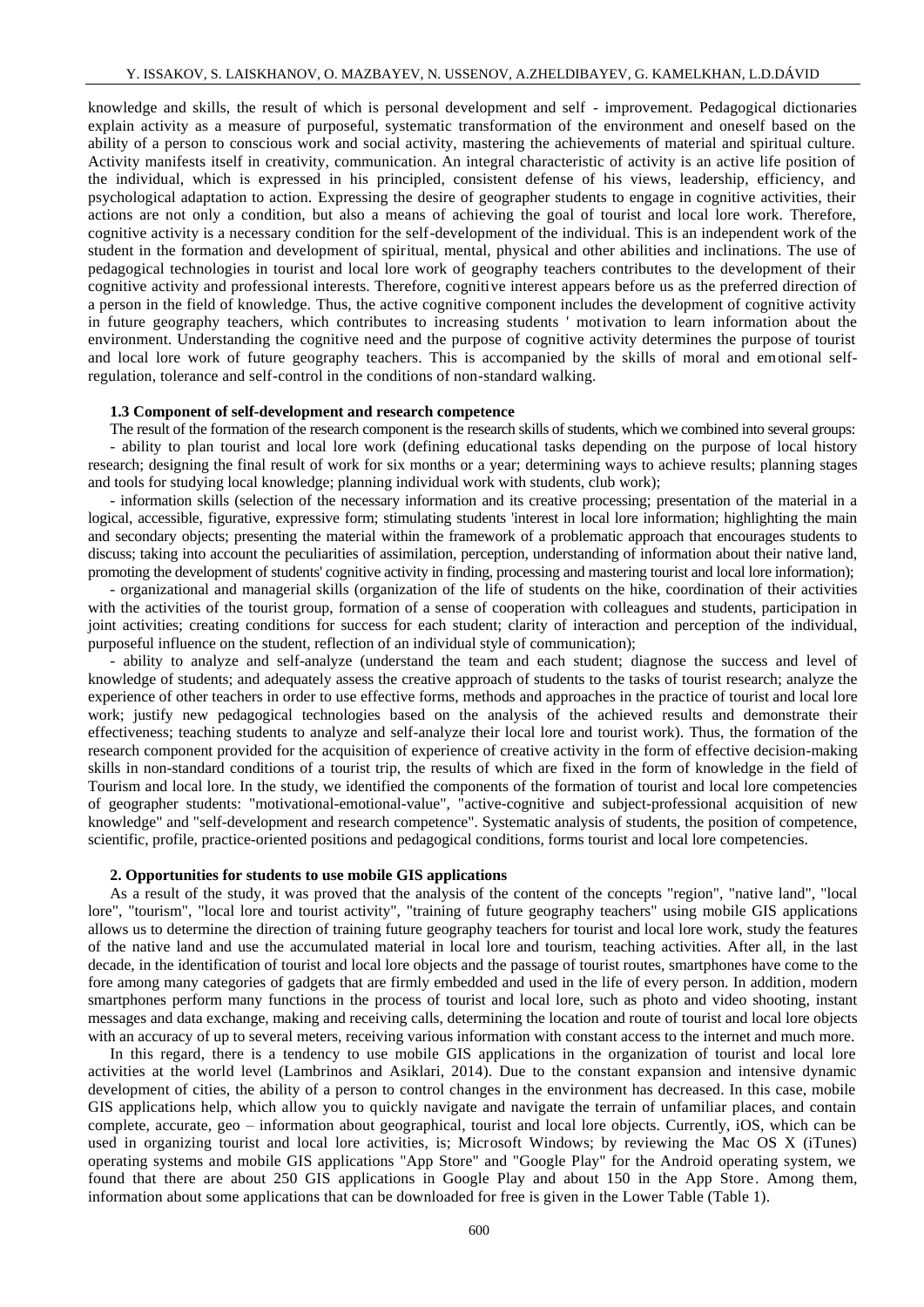As we have already noted, there are quite a lot of types of mobile GIS applications that can be used in organizing tourist and local lore activities. Future geography teachers will be able to download and use them on their smartphones when preparing for tourist and local lore work. We have grouped GIS applications in smartphone app stores based on their functional features:

*1) Road navigation mobile apps* (Google Maps, Maps.me, Yandex maps, 2GIS, Yandex.Navigator) - search for an address or tourist and local lore objects; get brief information about tourist and local lore objects, show the route of delivery to the address by car, bus, taxi, bicycle and walking, show traffic jams, mark tourist and local lore objects, determine the cordinate of the object, etc.can perform services online and offline.

*2) Mobile applications for review and study* (GIS Surveyor, Locus GIS, GIS Mapper, MapltFast, Mapit GIS, ArcGIS QuickCapture, Land Map) it can provide services for marking observation points of surface surveys, entering data, calculating the area, measuring distances, drawing a tourist and local lore route using GPS trackers, etc.

Table 1. Free download options for GIS applications in the App Store and Google Play mobile app stores

| $\pm$                                 | <b>Google Play App Store</b> |        |
|---------------------------------------|------------------------------|--------|
| Google Maps                           | $^{+}$                       | $^+$   |
| Maps.me                               | $^{+}$                       | $^{+}$ |
| Yandex Maps                           | $^{+}$                       | $^{+}$ |
| 2GIS                                  | $^{+}$                       | $^{+}$ |
| Yandex. Navigator                     | $^{+}$                       | $^{+}$ |
| <b>GIS Surveyor</b>                   | $\ddot{}$                    |        |
| Locus GIS                             | $^{+}$                       |        |
| <b>GIS Mapper</b>                     | $^{+}$                       |        |
| MapltFast                             | $^{+}$                       |        |
| Mapit GIS                             | $^{+}$                       |        |
| <b>ArcGIS</b> QuickCapture            | $\ddot{}$                    | $^{+}$ |
| Land Map                              | $^{+}$                       | $^{+}$ |
| Google Earth                          | $^{+}$                       | $^{+}$ |
| <b>ArcGIS</b> Earth                   | $^{+}$                       | $^{+}$ |
| 3D Earth                              | $^{+}$                       | $^{+}$ |
| <b>GPS Fields Area Measure</b>        | $^{+}$                       | $^{+}$ |
| UTM Geo Map                           | $^{+}$                       |        |
| Компас 54/55                          | $^{+}$                       | $^{+}$ |
| P.L.A.N.I.T.                          |                              | $^{+}$ |
| GIS4Mobile-X                          | $^{+}$                       | $^{+}$ |
| <b>Satellite Tracker - Satellites</b> | $^{+}$                       | $^{+}$ |
| CityBus                               | $^{+}$                       | $^{+}$ |
| Planes Live: Aircraft Radar           | $^{+}$                       |        |

*3) Virtual Globes* (Google Earth, ArcGIS Earth, 3D Earth) web – displays several thematic maps of the world on different scales in 3D format, allows you to insert and view individual files in KML or KMZ formats into the globe, put signs, view tourist and local lore objects, etc.

*4) Mobile cartographic and navigation applications* (GPS Fields Area Measure, UTM Geo Map, Компас 54/55, P.L.A.N.I.T., GIS4Mobile-X) it can perform functions such as determining the location of tourist and local lore objects, registering coordinates, measuring the area and distance, orientation with compus, measuring the angle of Azimuth, measuring the height of the Earth, drawing contours, or some of them.

*5) Mobile apps for GPS tracking* (Satellite Tracker - Satellite (in rus, Satellite Tracker – Спутники), CityBus, Planes Live: Aircraft Radar (in rus, Самолеты Live: Радар самолетов)) GPS sensors are installed on artificial Earth satellites, buses, trains, etc.designed to track moving objects.

Using mobile GIS apps, we noticed the following advantages:

- ability to access spatial and attribute GIS data at any time and anywhere;

- ability to determine the location of a user or object in space using GPS sensors and display it on a digital map;

- ability to work in places where there is no internet connection (offline mode), and then sync changes with the database;

- ability to perform work such as data processing, measurement, analysis, and transmission.

### **2.1 Survey results**

In addition, at the beginning of the study, we interviewed the faculty and professors of the Abai Kazakh National Pedagogical University and the Kazakh National Women's Teacher Training University, located in Almaty, aimed at determining the ratio of students of the educational programs "Geography" to the effectiveness of organizing tourist and local lore activities using mobile GIS applications. 20 teachers from two universities took part in the interview. There were 14 teachers from KazNPU and 6 teachers from KNWTTU. In inervu, route navigation (Google Maps, Maps.me , Yandex map, 2GIS, Yandex) for viewing and research (GIS Surveyor, Locus GIS, GIS Mapper, MapltFast, Mapit GIS, ArcGIS QuickCapture, Earth map), virtual Globes (Google Earth, ArcGIS Earth, 3D Earth), cartographic and navigation (GPS, UTM Geo Map, Compass 54/55, P. L. A. N. I. T. Gis4mobile-X) and mobile GPS tracking applications (satellite tracker – satellites, city bus, live aircraft: radar aircraft) the possibility of using mobile applications in the organization of educational programs and local lore events for students of tourist orientation was considered. The results of the interview showed a split in opinions. Indeed, during the interview, there were teachers and people who doubted that



 mobile GIS applications would be effective in organizing tourist and local lore events, as well as those who believed that the result would be higher. The reason for their skepticism was due to the density and complexity of mastering programs for using mobile GIS applications. However, the number of supporters who believe that the use of mobile GIS applications in the organization of tourist and local lore events allows students to develop competence components "for the acquisition of new active–cognitive and subjectprofessional knowledge" prevailed. You can see in this video below (Figure 1). During the interview, there were supporters of the use of mobile GIS

applications in the organization of tourist and local lore activities (70%), those who doubted it (20 %) and abstained (10%). Of these, 72% of KazNPU teachers supported, 21% expressed doubts and 7% abstained. At the same time, 67% of the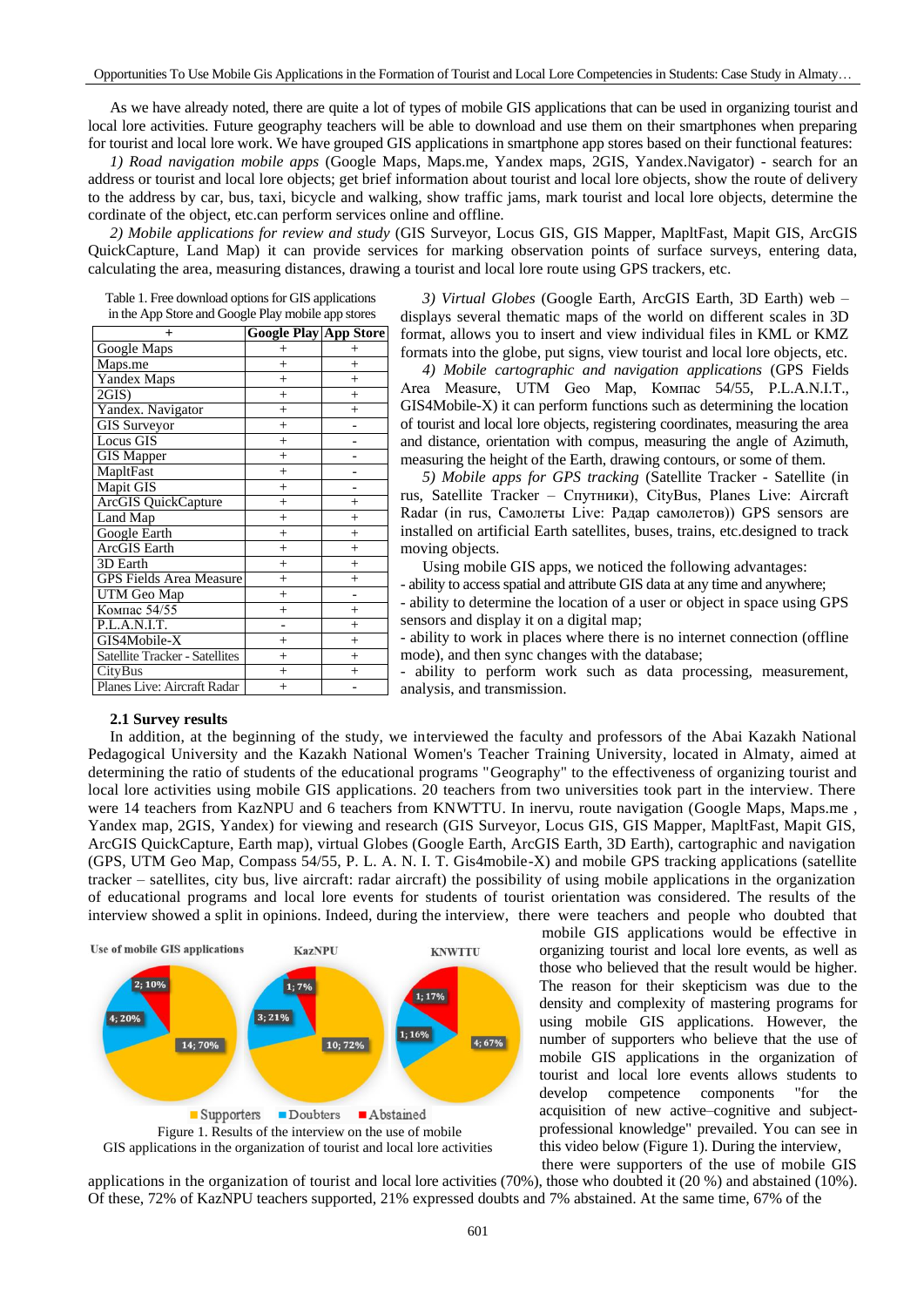

teaching staff of KNWTTU supported, 16% expressed doubts and 17% abstained. In this regard, we found that the teaching staff of both universities supports the issue raised by us. Also, the degree and age of the teaching staff of both universities showed that they have the opportunity to master and use new information technologies in training (Figure 2). Analyzing the results of the interview, we came to the conclusion that in order to use mobile GIS

Figure 2. Position and age characteristics of the teaching staff of KazNPU and KNWTTU applications in the organization of tourist and

local lore activities, it is necessary to determine the level and motivation of future geography teachers to use mobile applications. After all, in the organization of tourist and local lore activities, future geography teachers should be able to: search for objects, get brief information about objects, determine the route to get to the address in the car, bus, taxi, bicycle and walking, determine traffic jams, mark tourist and local lore objects, determine the cordinate of the object and measure distances, visual analysis and marking and drawing objects. Therefore, it was important to determine the current state of Use and mastering of mobile GIS applications by students and assess the possibility of their use in the organization of tourist and local lore activities.

According to the plan, the questionnaire was taken secretly from students of 3-4 courses of the educational program "Geography" of KazNPU and KNWTTU. The survey consisted of two parts, and 72 students took part in it voluntarily. It was attended by 37 students of the 3rd year of KazNPU (26 girls, 11 boys) and 13 students of the 4th year (10 girls, 3 boys) (a total of 40 students). Also, 17 students of the 3rd year of KNWTTU and 15 girls of the 4th year (a total of 32 students) took part. In the first part of the questionnaire, information was obtained about the name of the university, course, age, gender. As a result, it turned out that the age of students is between 18 and 20 years. Of these, 32.4% are 18 years old, 26.5% are 19 years old, and 20.6% are 20 years old or older. In total, 92.3% of students are girls. In the second part of the survey, 16 questions were asked, aimed at identifying students ' knowledge and skills, views on local lore, the level and motivation of using mobile GIS applications, its main disadvantages and advantages, as well as effective mobile applications (Table 2). The survey participants and the results of the survey were shown in the table below (Table 2).

| Group                                                                                                                                          | Name of the mobile             | Number of students using the mobile application, total 72 students | Percentage        |               |
|------------------------------------------------------------------------------------------------------------------------------------------------|--------------------------------|--------------------------------------------------------------------|-------------------|---------------|
|                                                                                                                                                | application                    | KazNPU 40 student                                                  | KNWTTU 32 student | $\frac{0}{0}$ |
| Question 7. Which of the                                                                                                                       | Google Maps                    |                                                                    |                   | 9.7           |
| mobile GIS applications                                                                                                                        | Maps.me                        |                                                                    |                   | 2.8           |
| "Road navigation" did you                                                                                                                      | Yandex Maps                    | $\overline{c}$                                                     |                   | 4.2           |
| use the most when visiting<br>tourist and local lore objects?                                                                                  | 2GIS                           | 31                                                                 | 26                | 79.1          |
|                                                                                                                                                | Yandex. Navigator              | $\overline{2}$                                                     |                   | 4.2           |
| Question 8. Which of the<br>mobile GIS apps for<br>"Review and study" have<br>you used the most during<br>the learning process or<br>practice? | <b>GIS Surveyor</b>            | $\overline{c}$                                                     |                   | 6.9           |
|                                                                                                                                                | Locus GIS                      | 3                                                                  |                   | 5.6           |
|                                                                                                                                                | <b>GIS</b> Mapper              |                                                                    |                   | 4.2           |
|                                                                                                                                                | MapltFast                      |                                                                    |                   | 2.8           |
|                                                                                                                                                | Mapit GIS                      |                                                                    |                   | 9.7           |
|                                                                                                                                                | <b>ArcGIS QuickCapture</b>     | 23                                                                 | 18                | 56.9          |
|                                                                                                                                                | Land Map                       | 6                                                                  | 4                 | 13.9          |
| Question 9. Which of the<br>"Virtual Globes" do you<br>use the most?                                                                           | Google Earth                   | 18                                                                 | 20                | 52.8          |
|                                                                                                                                                | <b>ArcGIS</b> Earth            | 9                                                                  |                   | 22.2          |
|                                                                                                                                                | 3D Earth                       | 13                                                                 |                   | 25            |
| Question 10. Have you tried<br>using mobile GIS<br>applications "Cartographic<br>and navigation?" Which one<br>have you seen?                  | <b>GPS Fields Area Measure</b> | 14                                                                 | 11                | 34.7          |
|                                                                                                                                                | UTM Geo Map                    | 5                                                                  |                   | 8.3           |
|                                                                                                                                                | Compass $54/55$                | 3                                                                  | 4                 | 9.7           |
|                                                                                                                                                | P.L.A.N.I.T.                   |                                                                    | 3                 | 5.6           |
|                                                                                                                                                | GIS4Mobile-X                   | 17                                                                 | 13                | 41.7          |
| Question 11. Have you                                                                                                                          | Satellite Tracker-(Satellite)  | $\overline{\phantom{0}}$                                           |                   |               |
| tried mobile GIS apps for                                                                                                                      | <b>City Bus</b>                | 40                                                                 | 32                | 100           |
| GPS tracking?                                                                                                                                  | Planes Live: Aircraft Radar    |                                                                    |                   |               |

| Table 2. Results of the 7th and 11th survey questions |  |  |  |  |
|-------------------------------------------------------|--|--|--|--|
|-------------------------------------------------------|--|--|--|--|

Thus, analyzing the results of student surveys, the results showed 2GIS (79.1%) from the mobile GIS applications "road navigation", ArcGIS QuickCapture-(56.9%) from the mobile applications "review and research", Google Earth from the virtual globe  $(52.8\%)$ , GIS4Mobile – X  $(41.7\%)$  from the mobile applications "cartography and navigation" and city Bus for GPS monitoring (100%). We also received a restrained answer to questions 12-16 of the questionnaire: "what mobile GIS applications, in your opinion, will be useful for organizing tourist and local lore events? The answer to the question" 2GIS " was 37%, city Bus - 26%, Google Earth - 19%, 3D Earth - 13% and Google Maps - 5%. Well, "do you have the opportunity to learn Mobile GIS applications?" and "do you want Mobile GIS applications to be taught while reading"? we received the answer "yes" from the student "64%" to two questions. In addition, the advantages of using mobile GIS applications in the organization of tourist and local lore events: with the help of the mobile application, students can identify the necessary tourist sites and regions, where you can specify, identify and receive accurate information about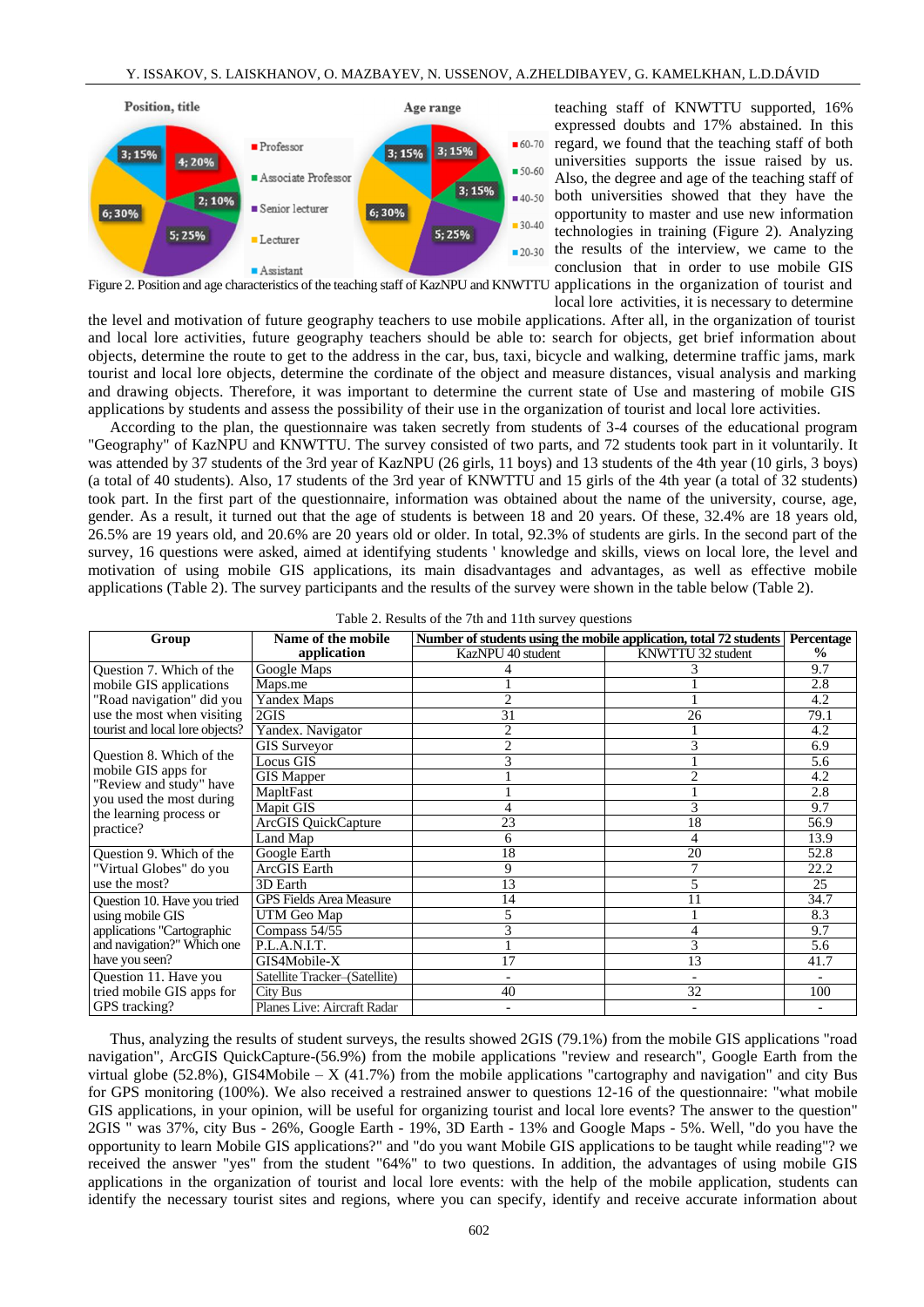them, make a route in advance and receive self-development and research, motivational, emotional-value, active-cognitive and subject-professional knowledge. To the disadvantage: given the large territory of Kazakhstan, the constant need for the Internet to use mobile applications indicates that the network is not always good everywhere. Unfortunately, we cannot deny such facts. However, students of Kazakhstan are not deprived of the innovations and new innovative technologies that are taking place in the world. Students of the university will be able to use the ability to draw a tourist and local lore route with the help of GPS trackers, display thematic maps in 3D format at different scales with the use of web views and various services, enter and view individual files in KML or KMZ formats on the globe, put signs, measure the height of the Earth, track moving objects with artificial satellite of the earth with GPS sensors, buses, trains, etc.



Figure 3. Results of 1-6 survey questions, %

# **DISCUSSION**

In this study, we identified the most effective types of mobile GIS applications that can be used in the organization of tourist and local lore activities of students of educational programs "Geography" in higher educational institutions of the Republic of Kazakhstan, Almaty. Also, analyzing the views of scientists on the organization of tourist and local lore activities, we have clearly structured the tourist and local lore competencies of future geography teachers. Structure motivational and emotional value; active cognitive and subject-professional assimilation of new knowledge; includes components of self-development and research competence. The results of the study are unique. After all, we have identified the possibility of forming components aimed at mastering the knowledge and skills of Tourism and local lore, developing students ' creative abilities through the use of mobile GIS applications for students of educational programs "Geography" in the organization of tourist and local lore activities. This was achieved thanks to the selfless efforts of the research team. Formation of the emotional and value component of tourist and local lore competence - expressed the personal significant and valuable ideals, beliefs, views of the future geography teacher, local lore competence, his position in the organization and conduct of tourist and local lore work. This is because emotions play an important role in the work of geography students, as they concentrate a person's imagination and direct it to action. A positive emotional state during tourism and local lore classes, the presence of a source of emotional satisfaction contribute to the formation of tourist and local lore competencies of geographer students. The creator of the theory of emotions E. Ilyin (2001) distinguishes between negative and positive emotions. Negative emotions are excitement, anxiety, fear, hopelessness, resentment, frustration, anger, sadness, etc.and positive emotions are pleasure, joy, fun, surprise, curiosity, sense of humor, confidence, etc.

This allows you to monitor the tourist and local lore work of geography students. We also considered cognitive activity in tourist and local lore work as the ability to acquire knowledge and research skills in the field of Tourism and local lore, as a personal trait that combines important qualitative characteristics, as a manifestation of purposeful cognitive activities of students to study the territory of their native land. Therefore, in order to correctly formulate the goal and choose ways to achieve results in the formation of tourist and local lore competencies, geographer students must master rational methods of thinking activity. Psychological and pedagogical assessment is carried out by Slastenin (2002) emphasizes the development of mental activity, the gradual formation of mental actions. These postulates are necessary for future geography teachers to conduct tourist and local lore work. Developing the ability of geographer students to think independently, we use cognitive tasks to compare, establish logical connections, and work with local rules of tourist organizations. Melnyk (2019) on the component of self-development and research competence draws attention to the contradictory nature of internal and external factors of research activity of students: understanding this contradiction and the desire to overcome it becomes the driving force for personal development as a whole. Focus on the research component in the tourist and local lore competence of future geography teachers Mukhtar et al. (2016) it is confirmed by the opinion that "the research activity of students has inexhaustible, not to the end realized opportunities for the formation of a creative and search position of the individual". The organization of tourist and local lore activities in geographical education using mobile GIS applications will allow updating educational approaches, introducing pedagogical technologies (Brooks, 2018; Sinha, 2017), as well as modernizing tourist and local lore work of future geography teachers, developing tourism and local lore as an effective tool for the formation of a professional, training future geography teachers as applicants, researchers, discoverers of the peculiarities of the native land. The organization of tourist and local lore activities using mobile GIS applications provides a clear context for geographical education in the region and helps future geography teachers to better understand natural and social phenomena and processes (Xiaoling et al., 2017). Therefore, it will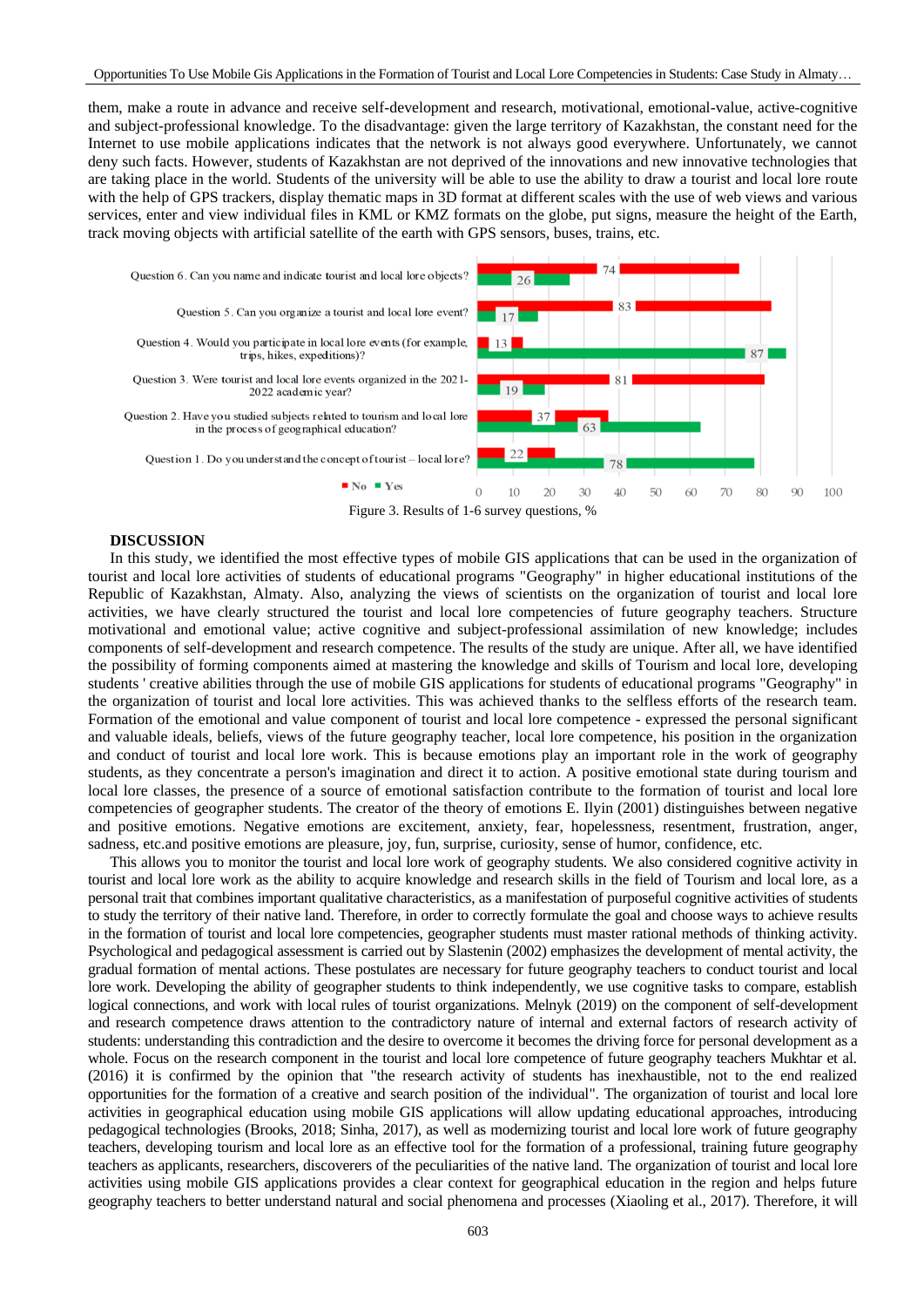be effective to use mobile GIS applications on smartphones and tablets in the process of continuous training and field work. An example of this is the high demand of the Survey123 for ArcGIS software complex in geographical education of tourist and local lore objects for students of Tver State University in Russia (Midorenko and Zherenkov, 2020). Currently, Mobile GIS applications integrated with GIS platforms such as ArcGIS Online have a great opportunity to be used in the organization of tourist and local lore activities of future geography teachers and in geographical Education (Sebastian and Miguel, 2017). With their help, you can perform the following sequence of works (Figure 4). Formation of the motivation of the future geography teacher to organize tourist and local lore activities using mobile GIS applications, the importance of personal motives for improving the value of his mobile GIS applications and the quality of training in tourist and local lore, the value attitude of the geographer student to conducting scientific research, the ability to take a creative approach to solving educational problems and improve the educational process. Therefore, it is necessary to combine the content and motivational capabilities of the individual, which implies not only the formation of the ability to independently master knowledge and methods of action using mobile GIS applications, but also the consolidation of cognitive needs and internal views that stimulate tourist and local lore work. Therefore, the use of mobile GIS applications in Educational Research in the context of hiking is effective for the current level of Organization of tourist and local lore work. This is because cognitive motivation as a driving force for educational activities in the field of Tourism and local lore is necessary to emphasize the expediency of acquiring new knowledge and to develop the ability to study the native land and strengthen self-improvement skills.

**Geospatial visualization Field measurements Analyze and complete the task** 

Figure 4. The possibility of using mobile GIS applications integrated with ArcGIS Online platforms in geographic education for students

#### **CONCLUSIONS**

Now in the world, the smartphone industry is rapidly developing and is available in the consumer market. Especially with the growing number of users of mobile GIS applications, smartphones are performing many functions. In this regard, the role of using mobile GIS applications in education is increasing and is becoming more useful for students of Higher Education Institutions (Universities). University students in tourist and local lore activities from the mobile GIS applications" road-navigation" 2GIS; from the mobile applications "review and study"ArcGIS QuickCapture; from the "virtual globe" Google Earth; The use of GIS4Mobile-X and Сity Bus mobile applications for GPS tracking will be effective from mobile applications "cartographic and navigation". After all, as a result of studying the issue of preparing future geography teachers for tourist and local lore work on the basis of a competency-based approach, we determined: the methodological system for conducting tourist and local lore studies, the scope of application of local lore information and the competence components of Tourism and local lore, analyzing the concepts of native land, tourism and local lore, their relationship, forms and functions of behavior. We also noted the dominance of the traditional approach in the preparation of future geography teachers for tourist and local lore work. Due to the weak connection between individual professional disciplines and practices of the tourist and local lore direction, it turned out that there is no teamwork. It is proved that the motivational and value relationship in the formation of tourist and local lore competencies of future geography teachers allows self-development in the organization of tourist and local lore work and the organization of research work with students.

It was determined that the components of the formation of tourist and local lore competence of future geography teachers and its performance indicators are professional experience, which were the defining values necessary for conducting tourist and local lore work-education, reliability, fairness, self - esteem, tolerance, creativity, interest in work. The components of the structure of training future geography teachers for tourist and local lore work based on a competency-based approach were also known. The effectiveness of organizing tourist and local lore activities of future teachers using mobile GIS applications was evaluated. This study is based mainly on a reliable network of studies conducted in English and Russian – speaking countries and provides conclusions for determining the effectiveness of using mobile GIS applications in the organization of tourist and local lore activities in educational programs "Geography".

**Funding:** This study is funded by the Abai Kazakh National Pedagogical University within the framework of the project "Organization of local lore activities by developing a structural model for the formation of tourist and local lore competencies of future geography teachers" (contract No 4, dated 11.02.2022).

**Acknowledgments:** We would like to express our gratitude to the faculty and students of KazNPU and KNWTTU for their participation in the interview and questionnaire and their contribution to our research.

#### **REFERENCES**

- Allen, T.R. (2007). Digital Terrain Visualization and Virtual Globes for Teaching Geomorphology. *Journal of Geography,* 106(6), 253- 266. https://doi:10.1080/00221340701863766
- Ayzhan, S., Kulyash, K., Kulash, M., Zabira, M., Yerlan, I., & Nurbol, U. (2021). Teaching and Learning foundation of the elective course "Cultural Geography". *World Journal on Educational Technology: Current Issues,* 13(4), 1040–1050. https://doi.org/10.18844/wjet.v 13i4.6297

Armstrong, M.P., & Bennett, D.A. (2005). A manifesto on mobile computing for geographic education. *The Professional Geographer,* 57(4), 506-513. https://doi.org/10.1111/j.1467-9272.2005.00495.x

Azhayev, G., Esimova, D., Sonko, S.M., Сафаров, P., Shomanova, Z., & Sambou, A. (2020). Geoecological Environmental Evaluation of Pavlodar Region of the Republic of Kazakhstan as a Factor of Perspectives for Touristic Activity. *GeoJournal of Tourism and Geosites,* 28, 104-113. https://doi.org/10.30892/gtg. 28108-455

Braslavska, O., & Roghi, I. (2019). Interactions and hierarchies of the component composition of local lore competence of future geography teachers, *Paradigms of the Modern Educational Process: Opportunities and Challenges for Society (1st ed.),* Primedia eLaunch LLC, USA..